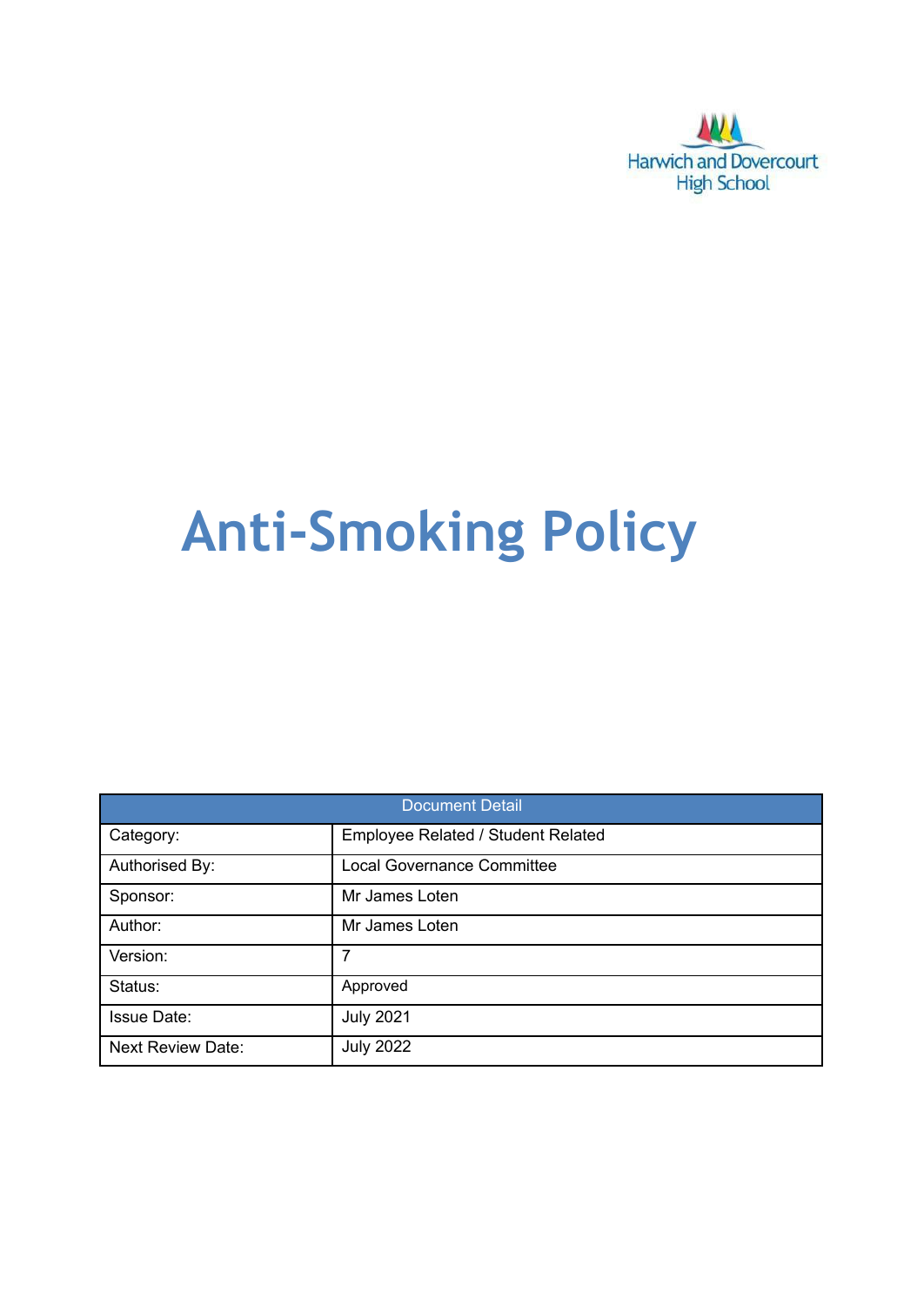

#### **Ownership and Control**

## **History**

| Version       | Author     | <b>Dated</b>     |               | <b>Details</b>                                                      |
|---------------|------------|------------------|---------------|---------------------------------------------------------------------|
|               |            |                  | <b>Status</b> |                                                                     |
|               | Kd         | October 2014     | Approved      | Approved by the Student and Curriculum<br>Committee 22 October 2014 |
| $\mathcal{P}$ | Kd         | June 2015        | Approved      | Approved by the Student and Curriculum<br>Committee 17 June 2015.   |
| 3             | Kd         | <b>July 2016</b> | Approved      | Approved by Student and Curriculum<br>Committee 6 July 2016.        |
| 3             | Kd         | <b>July 2017</b> | Approved      | Approved with no changes by Local<br>Governing Board 12 July 2017.  |
| 4             | Lo         | <b>July 2018</b> | Approved      | Approved by LGB 4 <sup>th</sup> July 2018.                          |
| 5             | <b>JLO</b> | <b>June 2019</b> | Approved      | Approved by LGB 13th June 2019.                                     |
| 6             | <b>JLO</b> | <b>July 2020</b> | Approved      | Approved by LGC 2nd July 2020.                                      |
|               | <b>JLO</b> | <b>July 2021</b> | Approved      | Approved by LGC 5th July 2021                                       |

| Intended Audience          | Intended Method of Distribution |
|----------------------------|---------------------------------|
| Staff, Students, Governors | Shared Google and website       |

## **AMENDMENT TRACKER**

#### **Name of reviewer: James Loten**

# **Date of review: July 2021**

Addition of " i.e. they stand with smokers whilst they are smoking" to bullet point 4 on page 4 under the heading "Protocol for non-compliance on school premises by pupils".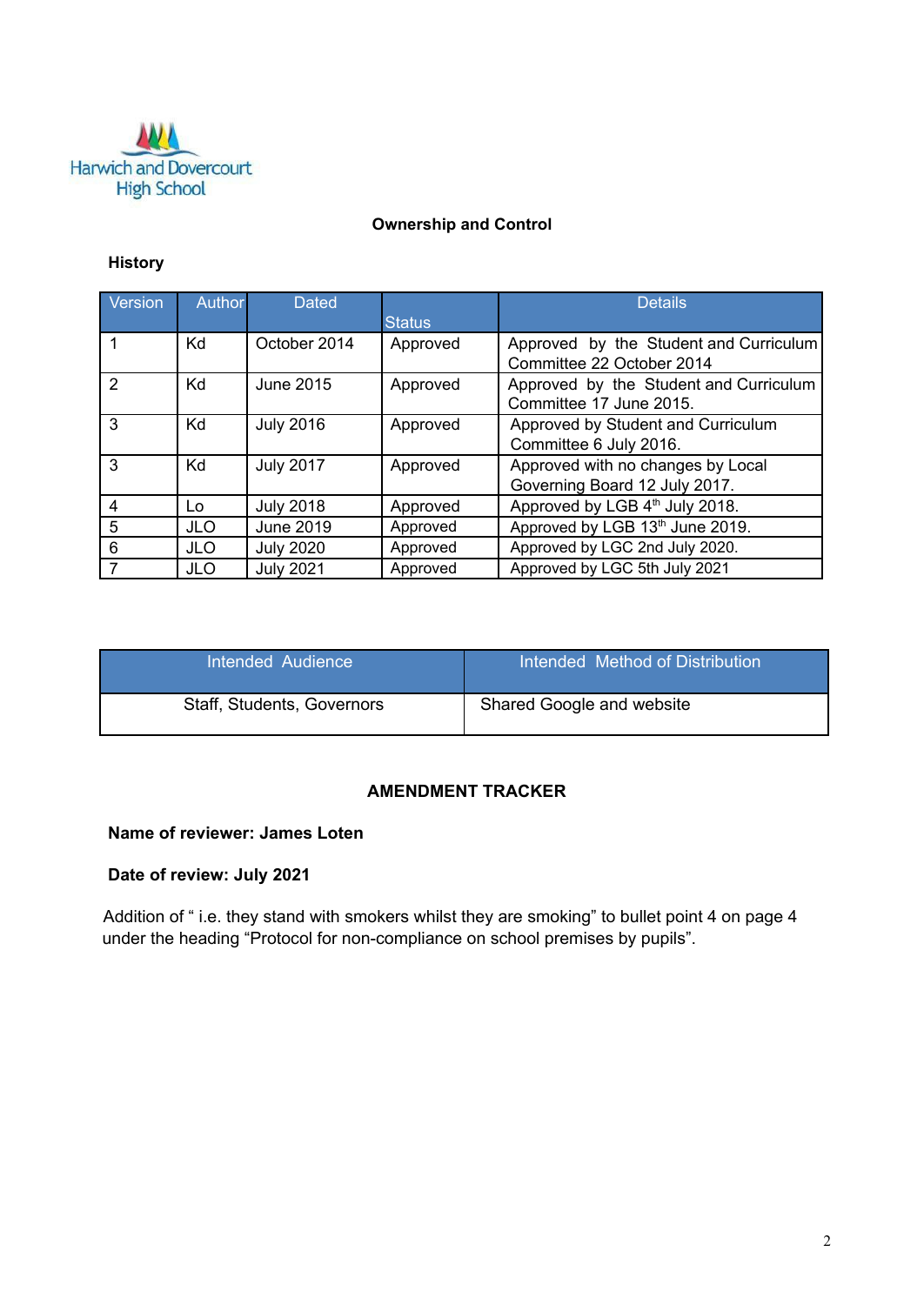## **Principles**

Harwich and Dovercourt High School has a duty to protect its employees and pupils from known hazards. We understand that the health risks associated with smoking are serious and detrimental for those who smoke, as well as people within close proximity.

#### **Legal framework**

This policy has due regard to legislation, including, but not limited to, the following:

- Health and Safety at Work etc. Act 1974
- Health Act 2006
- Children and Young Persons (Protection from Tobacco) Act 1991
- Nicotine Inhaling Products (Age of Sale and Proxy Purchasing) Regulations 2015
- Equality Act 2010

This policy also has due regard to guidance including, but not limited to, the following:

● Public Health England (2016) 'Use of e-cigarettes in public places and workplaces

#### **Aims**

- 1. To enable all pupils and staff to make healthy, informed choices by increasing knowledge and challenging attitudes towards smoking.
- 2. To provide a programme of education and accurate information about the health risks associated with smoking.
- 3. To seek to minimise the risks and possible legal consequences for pupils and staff from smoking in prohibited places.
- 4. To enable young people and staff to identify sources of appropriate personal support to help with the cessation of smoking and these support mechanisms are open to them when they are needed.
- 5. To monitor, as far as possible, pupil and staff involvement in smoking in order to inform school programs for prevention.
- 6. To have clear procedures for dealing with anyone found smoking on the premises or in the case of pupils found to be in possession of smoking materials, to ensure that such procedures are consistent and clearly understood.
- 7. To ensure an adequate program for Personal, Social Education & Health, with appropriate resourcing and staff training is in place to help young people make informed decisions about smoking.
- 8. To ensure that pupils, staff, parents, contractors and any other visitors are informed about the school's policy and procedures relating to smoking.
- 9. To ensure that both penalties for smoking on the school site and support procedures are consistently and fairly applied.
- 10. To enter into an agreement with parents, carer and pupils which clearly identifies the responsibilities of all involved and that this "agreement" is signed by both school and pupils.
- 11. To ensure, in the interest of health and hygiene, that smoking is not permitted around the school gates or external perimeter.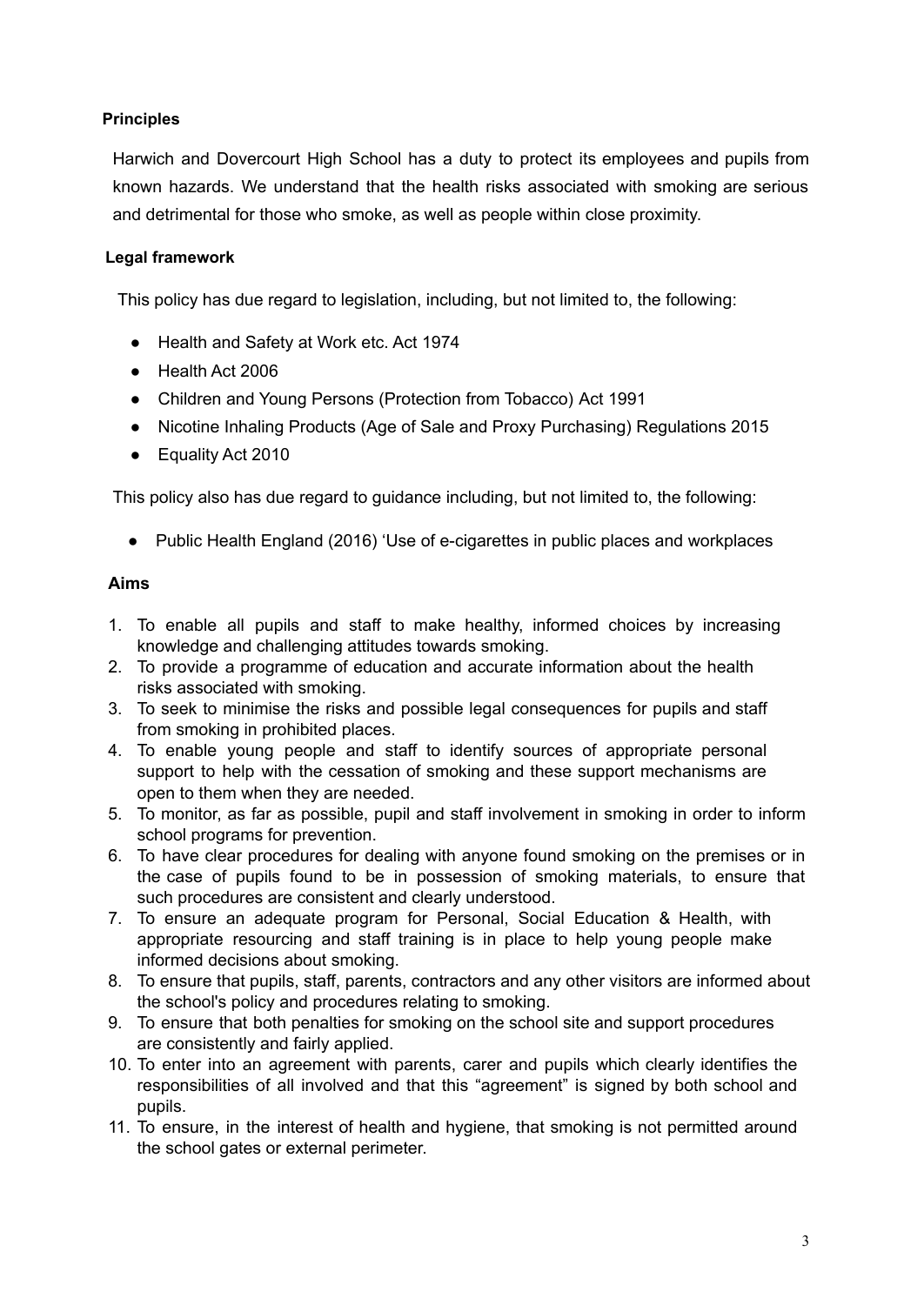# **Practice**

The school seeks to create the conditions in which pupils and staff take responsibility for their own health and behaviour. For this to take place, staff, pupils and parents should work to an agreed set of standards which clearly identifies the consequences of a failure to work towards them. This Smoking Policy will, therefore, clearly define the penalties for noncompliance and so create the correct, healthy and clean conditions within school in which everyone can work. The school will also work within Local Authority (LA) and Local Council guidelines and strategies for promoting health, safety and well-being for all within the school.

Harwich and Dovercourt High School will seek to build an effective partnership between the school, parents and pupils and will inform parents about the non-compliance of their children with this policy. The school will acknowledge and support the efforts of its pupils and staff to improve their health through the cessation of smoking and will promote non-smoking through pastoral programs, curriculum materials, assemblies and appropriate displays. The school will challenge the behaviour of those pupils and parents who give low priority to the elimination of smoking on school premises.

The measures contained within this policy can include measures to regulate and control the behaviour of staff or pupils when they are not being educated within school, e.g. when attending college placements, on work experience, school visits, or on any other occasion when pupils are not on the school premises but are in the charge of the school, as per the behaviour policy.

## **Sanctions**

## **● Protocol for non-compliance on school premises by staff:**

Disciplinary procedures may be followed if a member of staff does not comply with this policy. Staff may also be liable to a fixed penalty fine and possible criminal prosecution.

**● Protocol for non-compliance on school premises by visitors:**

Visitors who do not comply with this policy will be asked to leave the premises. Refusal to comply with this request may result in the Police or Local Enforcement Officer being informed.

#### **● Protocol for non-compliance on school premises by pupils**

Pupils will be punished for 'smoking' if:

- $\Box$  They are seen smoking.
- $\Box$  They are seen with a lit cigarette in their possession.
- $\Box$  They are found to have cigarettes and/or other smoking materials (including lighters and/or nicotine/non-nicotine based cartridge inserts) in their possession.
- $\Box$  They are associating themselves with others who have been caught in the act of smoking, i.e they stand with smokers whilst they are smoking.
- $\Box$  They are doing any of the above with an e-cigarette or "vape".
- 1. If pupils are found to be smoking they will receive a sanction as soon as practicable from the time of transgression. This sanction will be an isolation with a member of the year team or by a member of the leadership team, as per the behaviour policy. Furthermore,